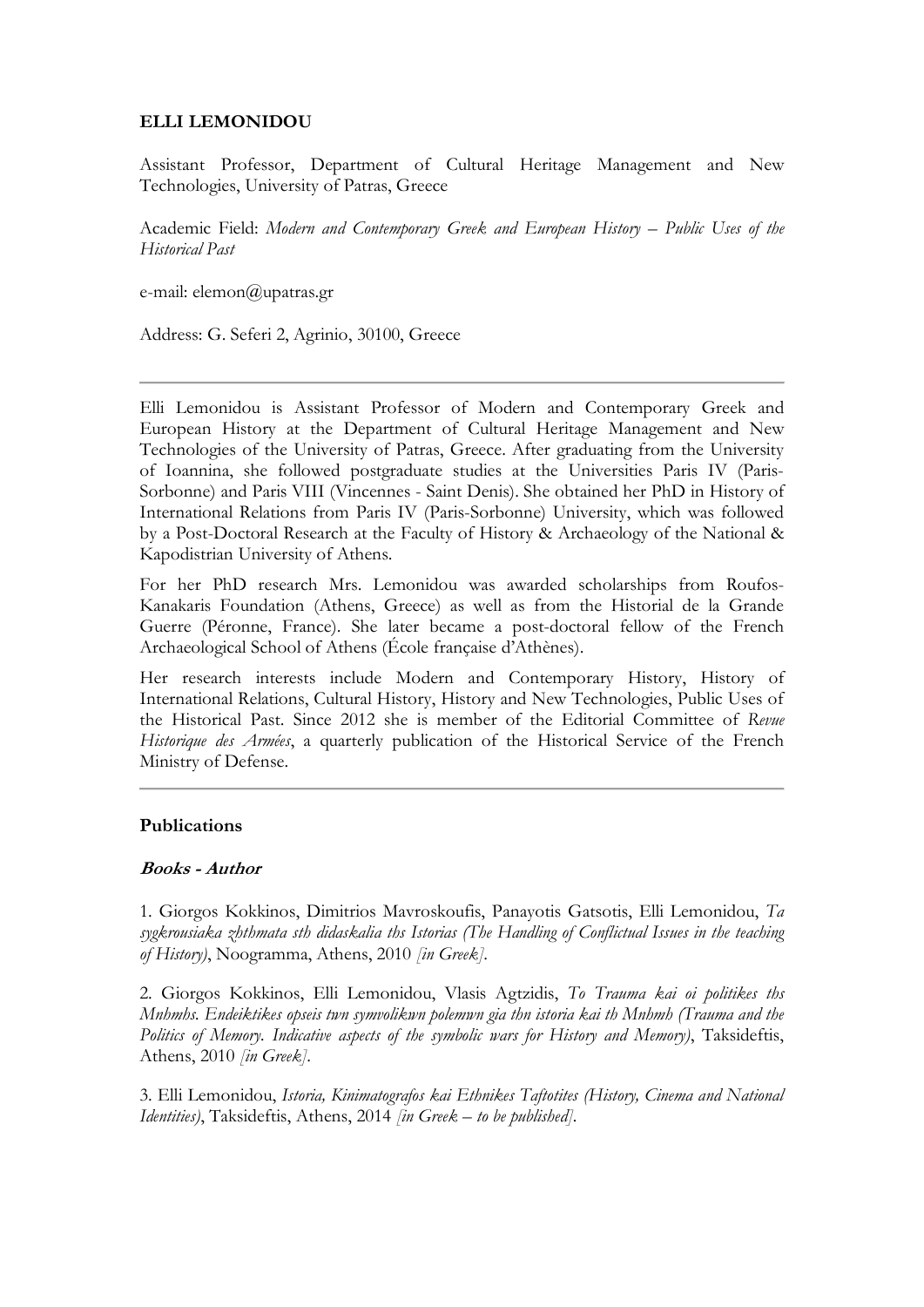## **Books - Editor**

4. Alexandros Dagkas, Stavros Kamaroudis, Argyro Moumtzidou, Lampros Papagiannis, Elli Lemonidou (eds.), *Identités culturelles en Méditerranée (Cultural Identities in the Mediterranean)*, Epikentro, Thessaloniki, 2013 *[in French]*.

# **Articles in collective works and acts of conferences**

5. Elli Lemonidou, "The French public opinion towards Greece during the First World War: amidst censorship and propaganda", in: *Praktika tou KE΄ Panellhniou Istorikou Synedriou ths Ellhnikhs Istorikhs Etaireias (Proceedings of the 25th Panhellenic Historical Congress of the Hellenic Historical Society)*, Thessaloniki, 2005, 427-438 *[in Greek]*.

6. Elli Lemonidou, «La politique britannique en Grèce durant l'année 1916» ("The British Policy in Greece in the year 1916"), in: Henry Daniels, Nathalie Collé-Bak (eds.), *1916. La Grande-Bretagne en guerre*, Presses Universitaires de Nancy, Nancy, 2007, 45-61 *[in French]*.

7. Elli Lemonidou, "The Greek Community in France during the First World War. The political commitment and the pro-Venizelos action of its members", in: *Praktika tou KH΄* Panellhniou Istorikou Synedriou ths Ellhnikhs Istorikhs Etaireias (Proceedings of the 28<sup>th</sup> Panhellenic *Historical Congress of the Hellenic Historical Society)*, Thessaloniki, 2008, 227-238 *[in Greek]*.

8. Elli Lemonidou, «La Marine alliée en Grèce pendant la Première Guerre mondiale» ("Naval Forces of the Allies in Greece during the First World War"), in: Michela d'Angelo, Gelina Harlaftis, Carmel Vassallo (eds.), *Making Waves in the Mediterranean*, Istituto di Studi Storici Gaetano Salvemini, Messina, 2010, 139-143 *[in French]*.

9. Elli Lemonidou, "Eleftherios Venizelos and the organization of Greek propaganda outside the country: 1912-1920", in: Eratosthenis Kapsomenos (ed.), *Pepragmena I΄* Diethnous Krhtologikou Synedriou (Proceedings of the 10<sup>th</sup> International Congress of Cretan Studies), vol. C2: *Modern Greek Period*, Philological Association "Chrysostomos", Chania, 2011, 135- 148 *[in Greek]*.

10. Elli Lemonidou, «Le soldat inconnu grec» ("The Greek Unknown Soldier"), in: François Cochet, Jean-Noël Grandhomme (eds.), *Les Soldats inconnus de la Grande Guerre. La Mort, le Deuil, la Mémoire,* SOTECA, 14-18 Editions, 2012, 153-169 *[in French]*.

11. Εlli Lemonidou, Giorgos Kokkinos, Panayotis Kimourtzis, «La question de la diversité à travers l'enseignement des questions "sensibles": l'exemple de l'extermination de la communauté juive de Rhodes» (The question of diversity through the teaching of "sensible" issues : the example of the extermination of the Jewish community of Rhodes), in: Benoit Falaize, Charles Heimberg, Olivier Loubes (eds.), *L'école et la nation*, ENS éditions, Ecole Normale Supérieure de Lyon, 2013, 257-270 *[in French].*

12. Elli Lemonidou, "National Identity and Cinema in post-war France", in: Panayotis Kimourtzis (ed.), *CineScience. O Kinhmatografos ston fako ths Episthmhs (CineScience. Cinema through the lens of Science),* Gutenberg Publications, Athens, 2013, 333-364 *[in Greek].*

13. Giorgos Kokkinos, Panayotis Kimourtzis, Elli Lemonidou, Panayotis Gatsotis, Petros Trantas, "The "marriage of convenience" between History of the Present and School History in Greece. Cinema as a "Deus ex machina"? Results of a research conducted with students and teachers", in: Giorgos Kokkinos, Maria Hionidou (eds.), *Episthmes ths*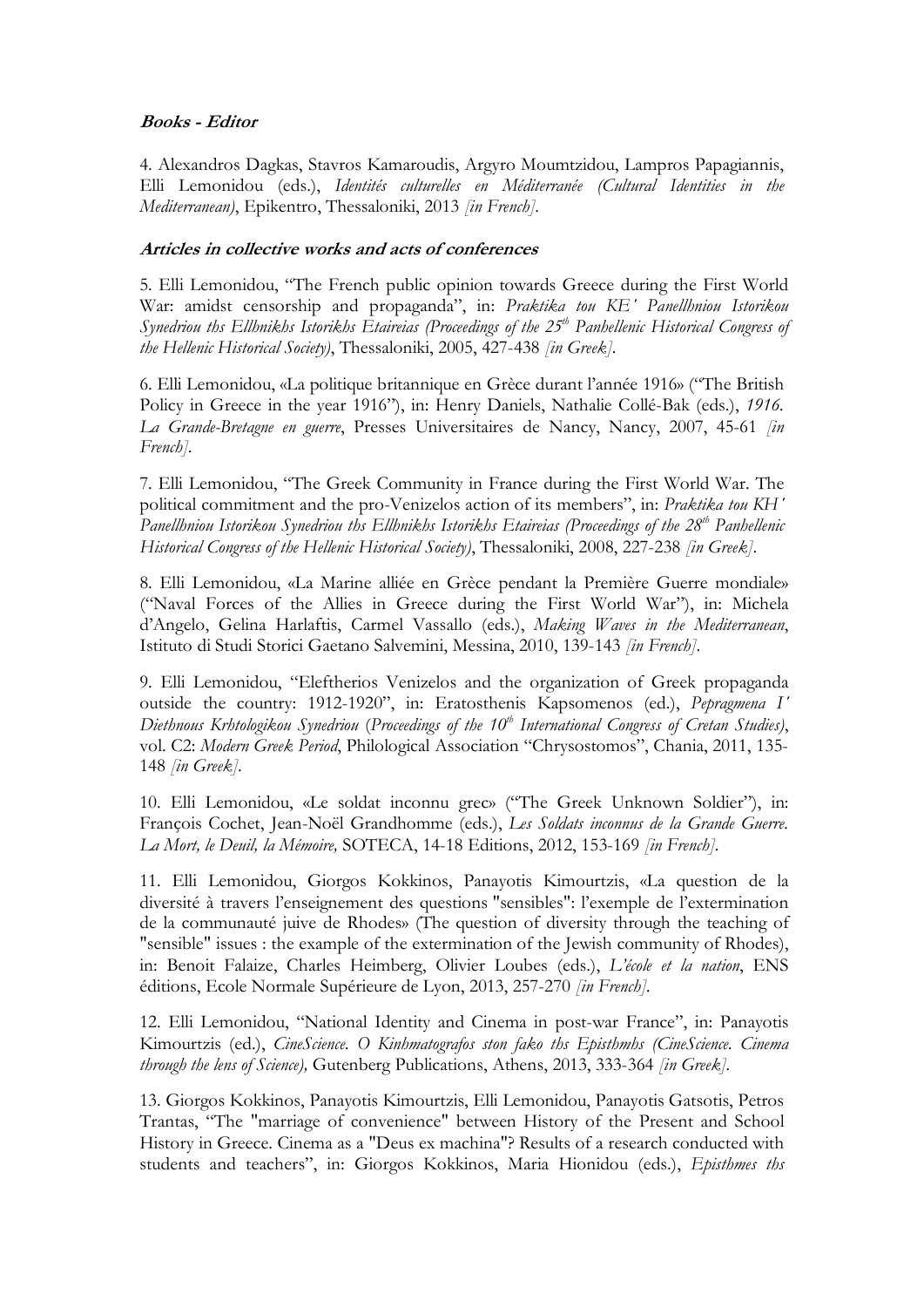*Ekpaideyshs (Sciences of Education)*, Taksideftis Publications *–* University of the Aegean, Department of Primary Education, Athens, 2013, 24-80 *[in Greek].*

14. Elli Lemonidou, "The Second World War: Historiography, Public History and Historical Education", in: Angelos Palikidis (ed.), *Kritikes Proseggiseis tou Nazistikou Fainomenou. Apo tin Istoriografia kai tin Politiki Theoria sti Sholiki Istoriki Mathisi (Critical Approaches of the Nazi Issue. From Historiography and Political Theory to Historical Education at School)*, Epikentro, Thessaloniki, 2013, 43-56 *[in Greek]*.

15. Elli Lemonidou, "World War II and the Greek Civil War in Cinema", in: Peter Tame, Dominique Jeannerod, Manuel Bragança (eds.), *Mnemosyne and Mars: artistic and cultural representations of Twentieth-Century Europe at War*, Cambridge Scholars Publishing, Newcastle, 2013, 219-239*.*

16. Elli Lemonidou, "Propaganda and Mobilizations in Greece during the First World War", in: Troy Paddock (ed.), *Propaganda and the First World War*, Brill Publishers, Leiden – Boston, 2014, 273-291*.*

17. Elli Lemonidou, «Les occupations alliées en Grèce durant la Première Guerre mondiale: leur rôle sur la scène politique grecque et leurs perceptions sur place» (Occupations by the Allied Forces in Greece during the First World War: their impact on the Greek political scene and their perceptions on the spot), in: Anne Couderc, Alexandre Toumarkine (eds.), *Occupations militaires et constructions nationales dans les Balkans. 1821-1922,*  EfA - Presses Universitaires de Rennes, Rennes, 2014 *[in French – to be published].*

18. Elli Lemonidou, "Greek volunteers in France during the First World War", in: Petros Papapolyviou, Nicolas Manitakis (eds.), *Ethelontes sta polemika metwpa twn Valkaniwn kai ths Eyrwphs sth dekaetia tou 1910. Ethnikh systrateysh kai diethnistikh allhleggyh (Volunteers in the war fronts of Europe and the Balkans in the 1910's. National commitment and internationalist solidarity)*, Cyprus University Press, Nicosia, 2014 *[in Greek – to be published].*

19. Elli Lemonidou, "First World War – Inter-War Period: Aspects, Continuities and Discontinuities in the interest of the French for Greece", in: Nikos Anastasopoulos, Anna Mandylara, Giorgos Nikolaou, Lampros Flitouris (eds.), *To endiaferon gia tin Ellada kai tous Ellines apo to 1821 ews simera (The interest for Greece and Greeks from 1821 to our days)*, Skoufa Municipality – University of Ioannina, 2014 *[in Greek – to be published].* 

20. Elli Lemonidou, "Personalities of the Cretan Struggle in the service of Eleftherios Venizelos in the 1910's", in: Eratosthenis Kapsomenos (ed.), *Ekato Hronia apo tin Enwsi*  tis Kritis me tin Ellada. Istoria kai Politismos (100<sup>th</sup> Anniversary of the Union of Crete with Greece. *History and Culture)*, Association of Cretan Studies – Kapsomenos Foundation, Pyrgos Alikianou Haniwn, 2014 *[in Greek – to be published].*

21. Elli Lemonidou, "Public History: The International Experience and the Greek Case", in: Andreas Andreou, Giorgos Kokkinos, Elli Lemonidou, Eleni Pashaloudi, Georgia Papandreou, Spyros Kakouriotis (eds.), *Hriseis kai Katahriseis ths Istorias: H Dimosia Istoria stin Ellada (Uses and Abuses of History: Public History in Greece)*, Epikentro, Thessaloniki, 2014 *[in Greek – to be published].* 

#### **Articles in scholarly journals with reviewers**

22. Elli Lemonidou, «Les volontaires grecs au service de la France pendant la Première Guerre mondiale» (Greek volunteers in service for France during the First World War), Revue Historique des Armées, nº 240 (September 2005), 112-122 [in French].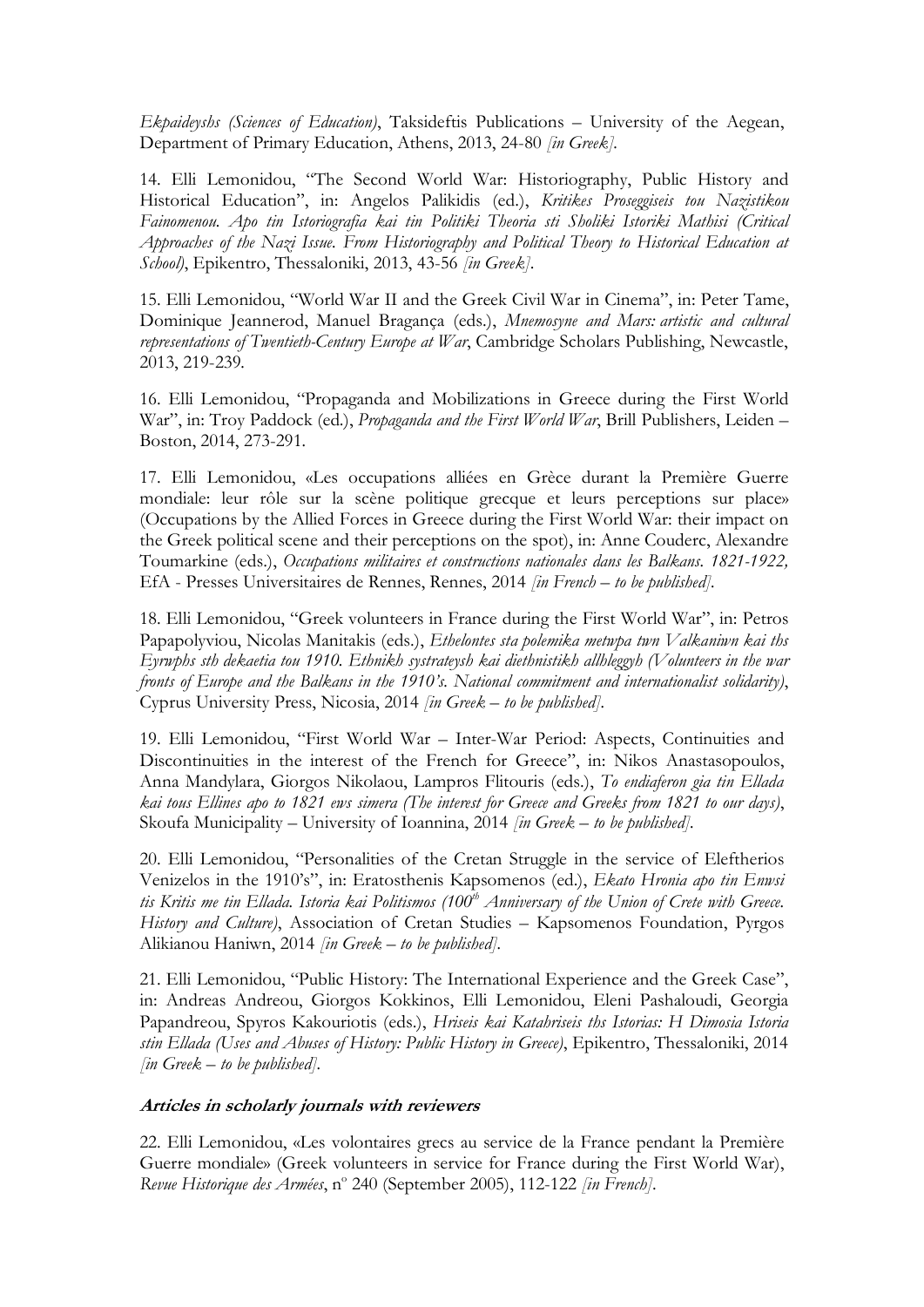23. Elli Lemonidou, «Des écrivains grecs engagés durant la Première Guerre mondiale» (The commitment of Greek writers during the First World War), *La Lettre R*, Editura Universitătii Suceava, n<sup>os</sup> 2-3: «Arts et politiques» (December 2005), 160-169 *[in French*].

24. Elli Lemonidou, «Entre information et propagande: la Grèce dans la presse britannique et française de la Première Guerre mondiale» (Amidst information and propaganda: Greece in the British and French press during the First World War), *La*  Revue LISA, Université de Caen, vol. IV, nº 3 (2006), 17-28, accessible on: *<http://lisa.revues.org/1982> [in French]*.

25. Giorgos Kokkinos, Panayotis Gatsotis, Elli Lemonidou, "The Second World War in the history textbooks. The cases of Greece and France", *Diethnis kai Eyrwpaikh Politikh* (International and European Politics), nº 26 (July-October 2012), 217-242 [in Greek].

26. Elli Lemonidou, «La Grèce à la Une pendant la Grande Guerre» (Greece on the Front Page during the Great War), *Cahiers balkaniques*, nº 41 (May 2013), 179-198, accessible on: *<http://ceb.revues.org/3969> [in French].*

27. Giorgos Kokkinos, Panayotis Kimourtzis, Elli Lemonidou, Panayotis Gatsotis, Petros Trantas, "The Difficult Relation between the History of the Present and the School History in Greece. Cinema as a "Deus ex Machina"? Results arising from a research with students", *International Journal of History Teaching Learning and Research,* v. 12.2 (Summer/Autumn 2014) *[to be published].*

28. Giorgos Kokkinos, Panayiotis Kimourtzis, Elli Lemonidou, Angelos Palikidis, Panayiotis Gatsotis, Giannis Papageorgiou, "Colonialism and Decolonization in Greek School history textbooks of Secondary and Primary Education", *Journal of the International Society for History Didactics* (Jahrbuch 2014) *[to be published].*

## **Book reviews**

29. Elli Lemonidou, review of the book of Matthew Evangelista, *Gender, Nationalism and War: conflict on the movie screen*, Cambridge University Press, Cambridge, 2011, in: *Historical Journal of Film, Radio and Television,* 33:4 (2013), available at: *<http://dx.doi.org/10.1080/01439685.2013.800258>*

## **Research activity**

2007 - ... : Post-doctoral research partner at the Research Centre for Identities, International Relations and European civilizations (UMR Identités, Relations Internationales et civilisations de l'Europe – UMR 8138 IRICE), part of the French National Centre of Research (CNRS).

Participation from January 2008 in the triennial research project «Les occupations militaires dans les Balkans depuis la conquête ottomane jusqu'au début du XXe siècle» (The military occupations in the Balkans from the Ottoman conquest to the beginning of the 20th century). The project was jointly organized by the French Archaeological School of Athens (EfA) and the French Institute of Oriental Studies at Istanbul (IFEA) and financed by the National Research Agency of France (ΑΝR).

Participation from the beginning of 2008 in the research project «Villes méditerranéennes de Grèce et de Tunisie: entre mémoire et patrimoine» (Mediterranean cities of Greece and Tunisia: amidst memory and heritage), in which took part research partners from a) the